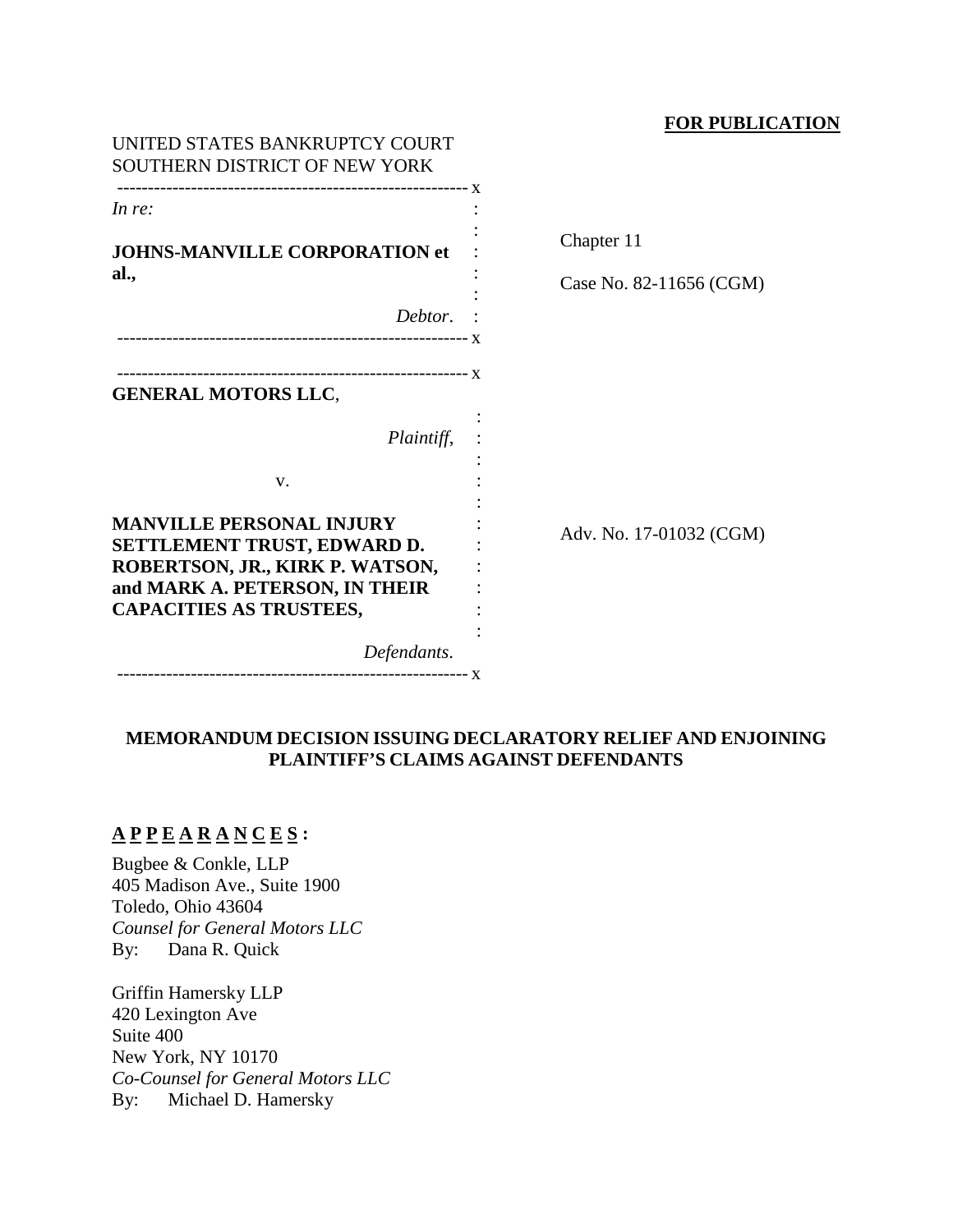Friedman Kaplan Seiler & Adelman LLP 7 Times Square New York, NY 10036-6516 *Counsel for Defendants Manville Personal Injury Settlement Trust, Edward D. Robertson, Jr., Kirk P. Watson, and Mark A. Peterson, in their capacities as trustees* By: Timothy Michael Haggerty Jason C. Rubinstein

## **CECELIA G. MORRIS CHIEF UNITED STATES BANKRUPTCY JUDGE**

Plaintiff General Motors LLC ("Plaintiff" or "GM") filed this adversary proceeding against the Manville Personal Injury Settlement Trust, Edward D. Robertson, Jr., Kirk P. Watson, and Mark A. Peterson, in their capacities as trustees (the "Manville Trust" or collectively "Defendants"). Am. Compl., ECF No.  $5<sup>1</sup>$  $5<sup>1</sup>$  $5<sup>1</sup>$  The complaint seeks a declaratory order that GM's state court action against the Manville Trust pending before the Henry County Court of Common Pleas in Ohio, *General Motors LLC v. Anna R. Bolen, et al.*, Case No. 16CV0089 (the "Ohio Action"), is not enjoined by the channeling injunction contained in the Johns-Manville Corporation's chapter 11 plan of reorganization ("Manville Plan") and this Court's accompanying orders and corresponding confirmation order ("Confirmation Order"). Am. Compl. ¶ 26. The Defendants filed a motion to dismiss the complaint, arguing this Court should abstain from issuing a declaratory judgment on prudential grounds. Mot. Dismiss 13–14, ECF No. 12 (hereinafter "MTD"). In the alternative, Defendants argue that the Manville Plan's channeling injunction and the 1995 Trust Distribution Procedures ("TDP") bar GM's Ohio Action against the Manville Trust. *Id.* at 15–21. In conformity with the ruling this Court issued from the bench at the July 20, 2017 hearing, and for the reasons stated below, this Court finds that GM's Ohio Action against the Defendants is enjoined.

<span id="page-1-0"></span> $1$  Unless otherwise indicated, all citations to litigation documents are to the docket of adversary proceeding 17-09006.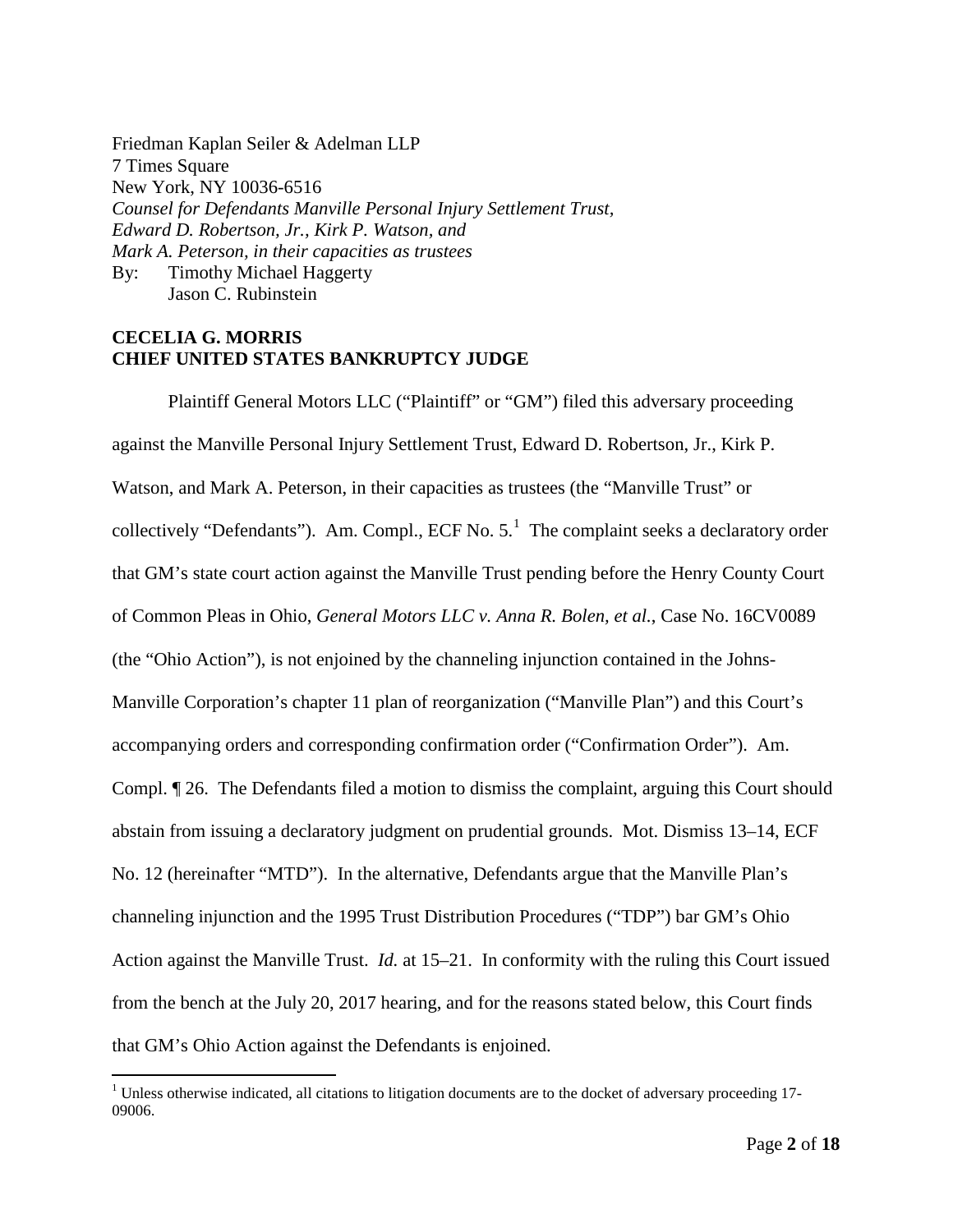#### **JURISDICTION**

This Court has subject matter jurisdiction pursuant to 28 U.S.C. § 1334(a), 28 U.S.C. § 157(a) and the Standing Order of Reference signed by Chief Judge Loretta A. Preska dated January 31, 2012. This is a "core proceeding" under 28 U.S.C. § 157(b)(2)(A), where matters concerning the administration of the estate are involved. Additionally, this Court retains jurisdiction under the Manville Confirmation Order to clarify its prior orders and to enforce the injunctions issued in the Manville bankruptcy case. Decl. Jason C. Rubinstein Ex. A ¶ 28, ECF No. 14-1 (hereinafter "Confirmation Order"); *Travelers Indem. Co. v. Bailey*, 557 U.S. 137, 151 (2009) (citations omitted).

#### **BACKGROUND**

## **Johns-Manville Bankruptcy**

The history of the Johns-Manville case could easily be the subject of a multi-volume treatise. Without delving into the minutiae, the bankruptcy case can be boiled down to the following: Johns-Manville, once the largest producer and supplier of asbestos, filed for bankruptcy in 1982 along with many affiliated and subsidiary entities. *GAF Corp. v. Johns-Manville Corp. (In re Johns-Manville Corp.)*, 26. B.R. 405, 407 (Bankr. S.D.N.Y 1983), *aff'd sub nom. Johns-Manville Corp. v. Asbestos Litig. Grp. (In re Johns-Manville Corp.)*, 40 B.R. 219 (S.D.N.Y. 1984); *In re Johns-Manville Corp.*, 97 B.R. 174, 176 (Bankr. S.D.N.Y. 1989). The filing was due to the overwhelming threat of asbestos-injury related litigation and the refusal of Manville's insurance carriers to payout on Manville's insurance coverage. *In re Johns-Manville Corp.*, 36 B.R. 743, 750 (Bankr. S.D.N.Y. 1984).

One of the largest concerns of the bankruptcy case was how to treat the claims of future asbestos victims who had not yet manifested symptoms of asbestos-related disease. *In re Johns-*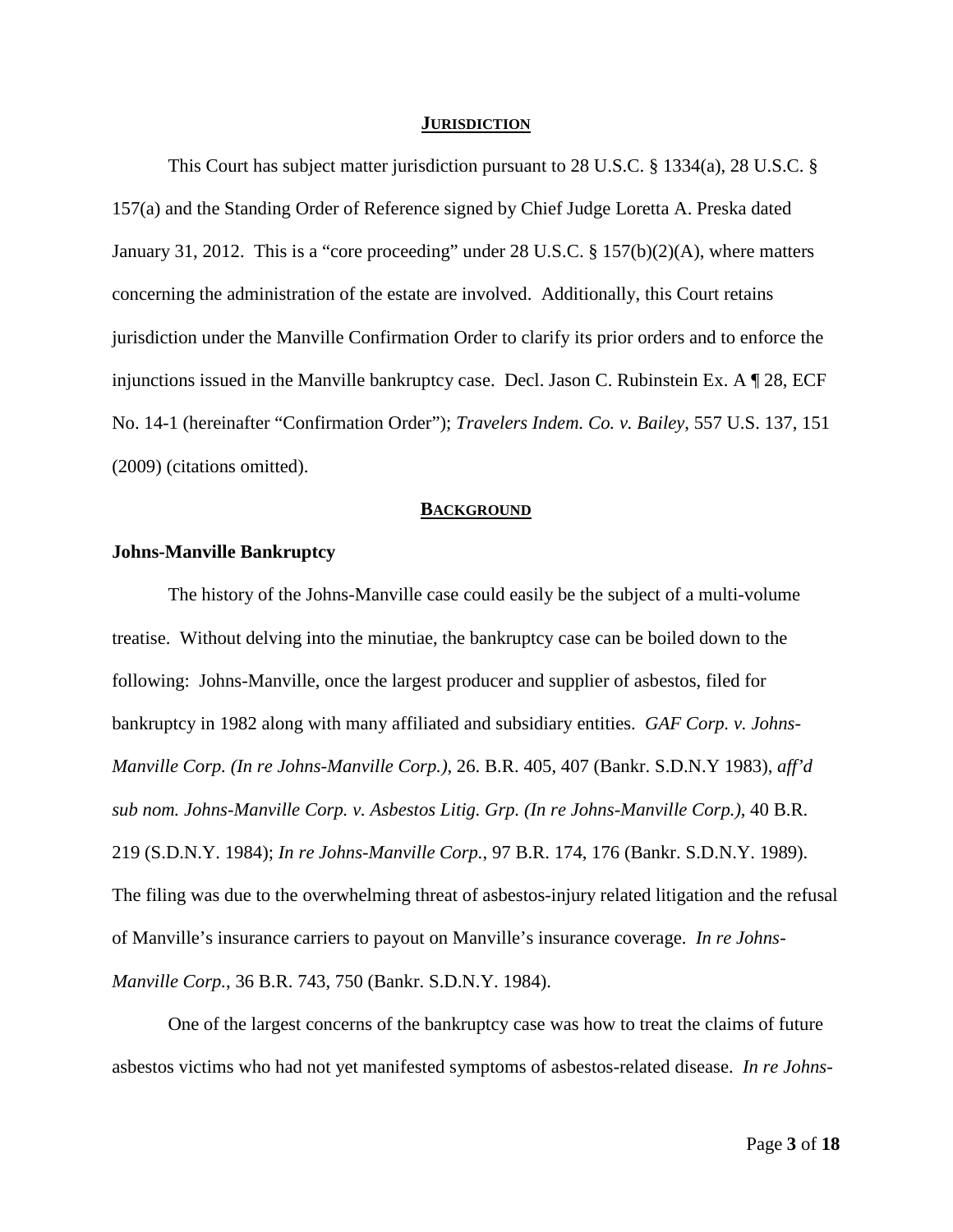*Manville Corp.*, 36 B.R. 743, 745–46 (Bankr. S.D.N.Y. 1984), *aff'd*, 52 B.R. 940 (S.D.N.Y. 1985). Instead of simply discharging their claims, the Johns-Manville bankruptcy created two separate asbestos trusts that existed solely to provide a recovery to asbestos claimants. *Kane v. Johns-Manville Corp.*, 843 F.2d 636, 640 (2d Cir. 1988); *In re Johns-Manville Corp.*, 68 B.R. 618, 621 (Bankr. S.D.N.Y. 1986); *In re Johns-Manville Corp.*, 97 B.R. 174, 176–77 (Bankr. S.D.N.Y. 1989). In an attempt to provide a recovery for all asbestos victims, and not merely the first ones to show up, the Manville Confirmation Order specifically finds that the "permanent injunction provided in Article IX, paragraph 9.2.A(3) of the Plan and which is set forth in paragraph 29 [of the Confirmation Order], is essential to the viability of the business operations of the Debtors and to the successful implementation of the Plan." Confirmation Order ¶ (aa).

The Confirmation Order also finds that "[t]he Court has the equitable and inherent power and authority to channel claims to a specific res and may limit the direct or indirect prosecution of such claims against the Debtors and prohibit parties in interest from attempting to circumvent the Plan and the orders of this Court." Confirmation Order ¶ (d). The Court further retains the right to "enjoin or otherwise limit future litigation associated with the Cases which could undermine and frustrate the Plan or the Debtors' reorganization." Confirmation Order ¶ (e).

The Confirmation Order confirms the Manville Plan, and also approves all of the agreements and documents that are attached as exhibits to the Plan, specifically authorizing the terms of each and every one of them. Among the agreements and documents approved by the Confirmation Order are the Manville Personal Injury Settlement Trust ("Manville Trust") and the Property Damage Settlement Trust ("PD Trust"). Confirmation Order  $\P(2)(a)$ . The Manville Debtors were authorized to take any steps necessary to implement all of the terms of the Plan and the approved agreements and documents. Confirmation Order  $\P(3)$ .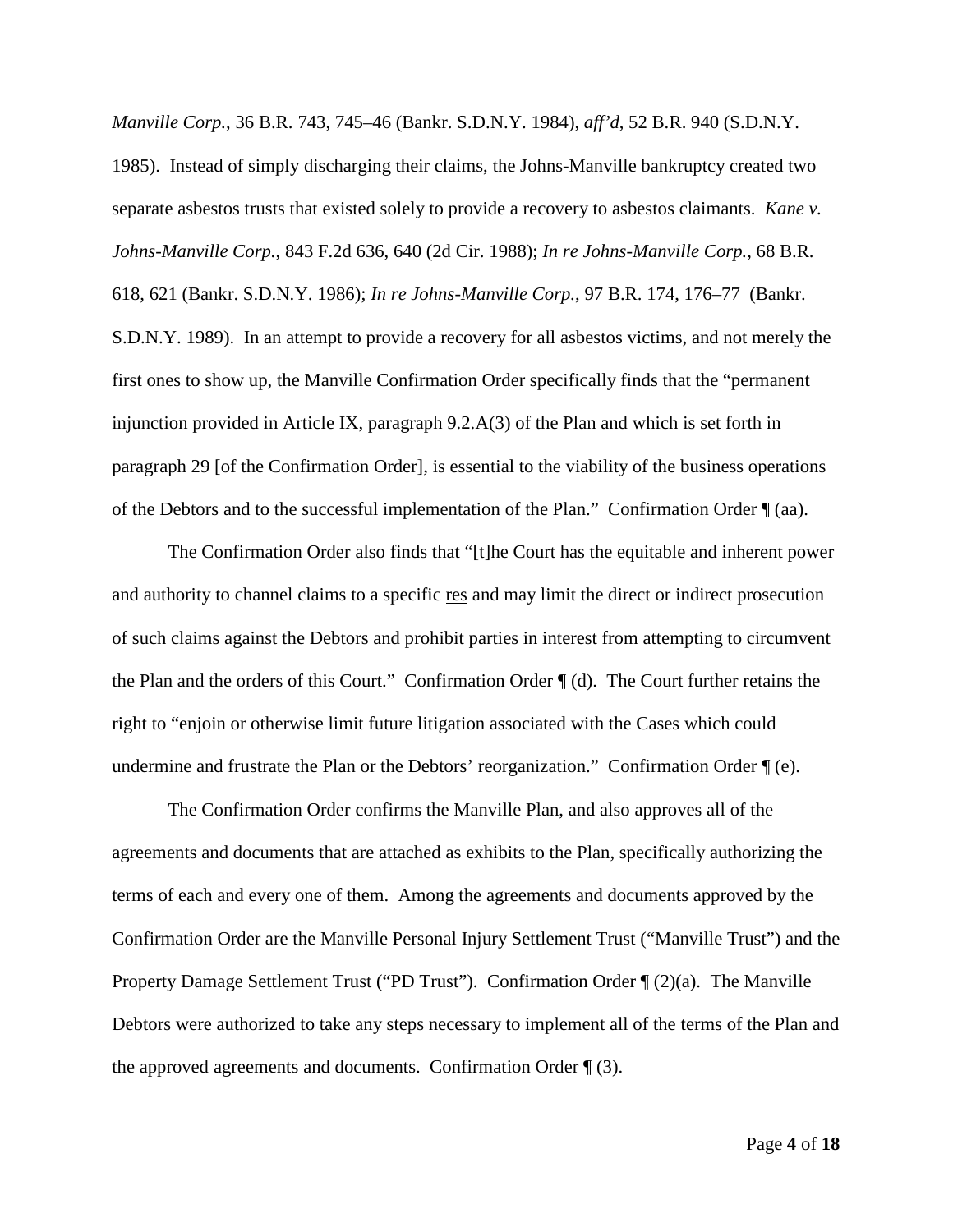The Confirmation Order and Manville Plan create a channeling injunction that channels and preserves all future asbestos claims to the Manville Trust and PD Trust. The Confirmation Order enjoins all "Persons" from taking any of the specifically enumerated actions, "for the purpose of, directly or indirectly, collecting, recovering or receiving payment of, on or with respect to any Claim, Interest or Other Asbestos Obligation . . . ." Confirmation Order ¶ (29). "Person" is defined in the Manville Plan to include "any individual, corporation, partnership, joint venture, association, trust, unincorporated organization or government or any agency or political subdivision thereof." Decl. Jason C. Rubenstein Ex. B at 38, ECF No. 14-2 (hereinafter cited as the "Manville Plan"). The channeling injunction prevents all "Persons" from

[c]ommencing, conducting, or continuing in manner, directly or indirectly, any suit, action or other proceeding . . . against or affecting the Debtors, any of the Debtors' Subsidiaries, the Canadian Companies or any of the Settling Insurance Companies or any property of any of the foregoing or any direct or indirect transferee of any property of, or direct or indirect successor in interest to, any of the foregoing, or any property of any such transferee or successor . . . .

Confirmation Order  $\P$  (29)(a). This definition not only enjoins suits against the Manville Debtors, their subsidiaries, and any settling insurers, it also enjoins suits against the Manville Trust and PD Trust, which, per Article IV of the Manville Plan, are direct transferees of property from the Manville Debtors. *See* Manville Plan Art. IV.

 Further, the Confirmation Order enjoins all Persons from "[p]roceeding in any manner and any place with regard to any matter that is subject to resolution pursuant to the [Manville Trust] Claims Resolution Facility, except in conformity and compliance therewith," and provides substantially the same with regard to the PD Trust. Confirmation Order ¶ (e).

#### **GM's Ohio Action and Bankruptcy Complaint**

In the instant controversy, an employee of GM, Bobby Bolen ("Decedent"), died while working for GM on May 20, 2008. Am. Compl. ¶¶ 8–9, Ex. 1 ¶¶ 3, 7; MTD 7; GM's Resp. 4,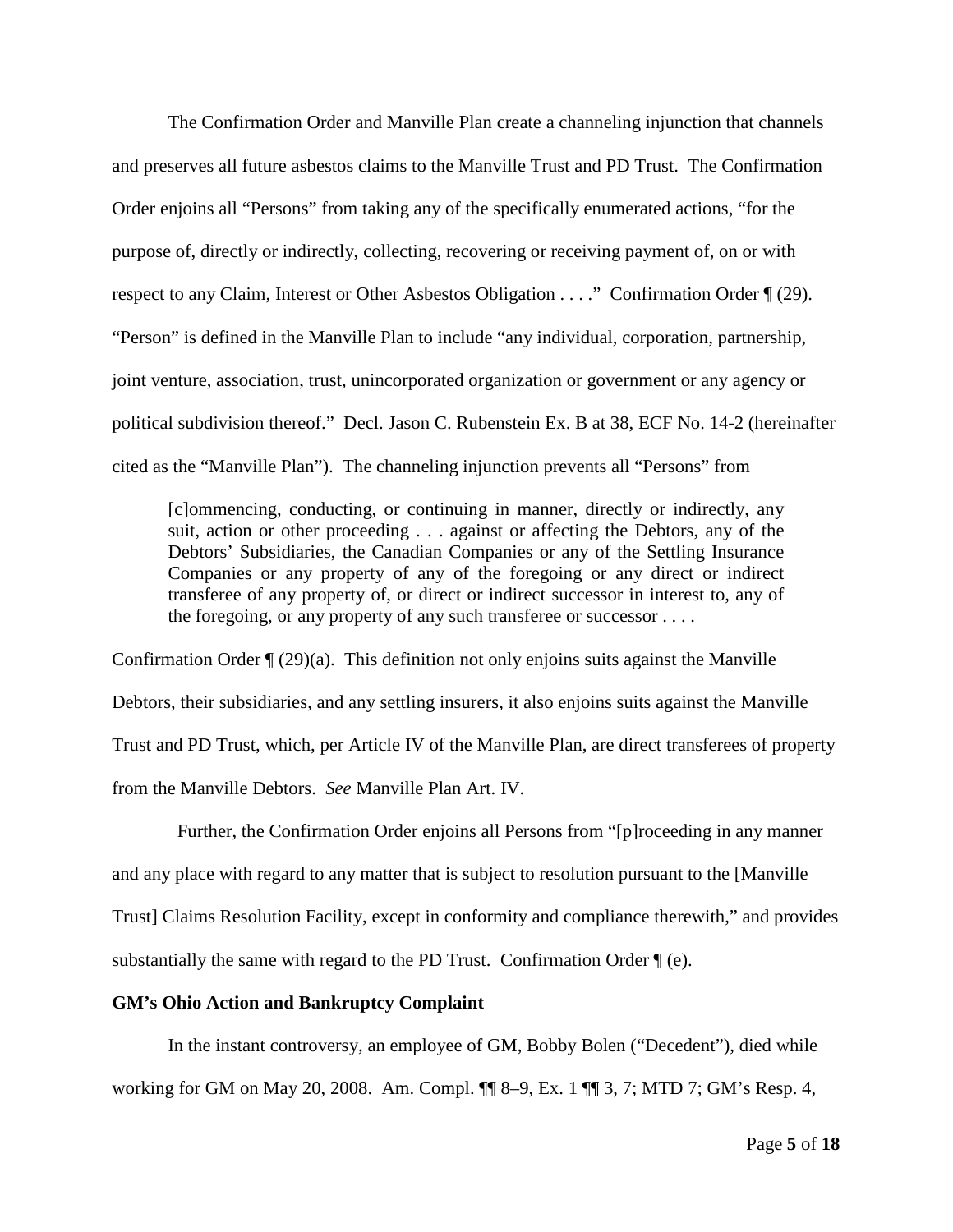ECF No. 19. The Decedent's widow, Anna Bolen ("Bolen"), filed a workers compensation claim with GM for Decedent's death, alleging he died of lung cancer and/or colon cancer as a result of his exposure to asbestos while working at GM. GM's Resp. 4; Am. Compl. Ex. 1  $\P$  6– 11. The claim was allowed and GM has been making monthly payments to Bolen since October 20, 2010. GM's Resp. 4. In total, GM alleges that Bolen has received more than \$170,000 in benefits from GM. *Id.*; *see also* Am. Compl. ¶ 10.

Unbeknownst to GM, during the probate of Decedent's will, Bolen reached settlement agreements with several asbestos trusts, including the Manville Trust. GM's Resp. 4–5. GM claims Bolen failed to notify GM of these settlements and that Bolen was required to provide notice to GM under Ohio Revised Code § 4123.931. *Id.* at 5; OHIO REV. CODE § 4123.931(G) ("Ohio Code"). GM also asserts that the Ohio Code makes the Manville Trust jointly and severally liable with Bolen for Bolen's failure to provide notice. GM's Resp. at 5.

GM filed suit in the Henry County Court of Common Pleas naming Bolen and a variety of asbestos trusts as defendants, including the Manville Trust. Am. Compl. Ex. 1 at 1–3. In the Ohio Action, GM asserts that it is subrogated to the rights of Bolen under Ohio Code § 4123.931, that it has an interest in and lien upon all awards, settlements or damages received by Bolen under the worker's compensation claim, and that the other defendants are jointly and severally liable to GM for the full amount of its subrogation interest due to defendants' and Bolen's failure to give notice to GM of the settlements. *Id.* at Ex. 1 ¶¶ 25–27.

Bolen filed a motion to dismiss the Ohio Action. MTD 9–10. GM then agreed to extend the time for all asbestos trusts to file an answer in the case. *Id.* at 10; GM's Resp. 5. Subsequently, the Manville Trust sent a letter to GM's counsel asserting that the Manville channeling injunction and the Trust Distribution Procedures ("TDP") barred the Ohio Action as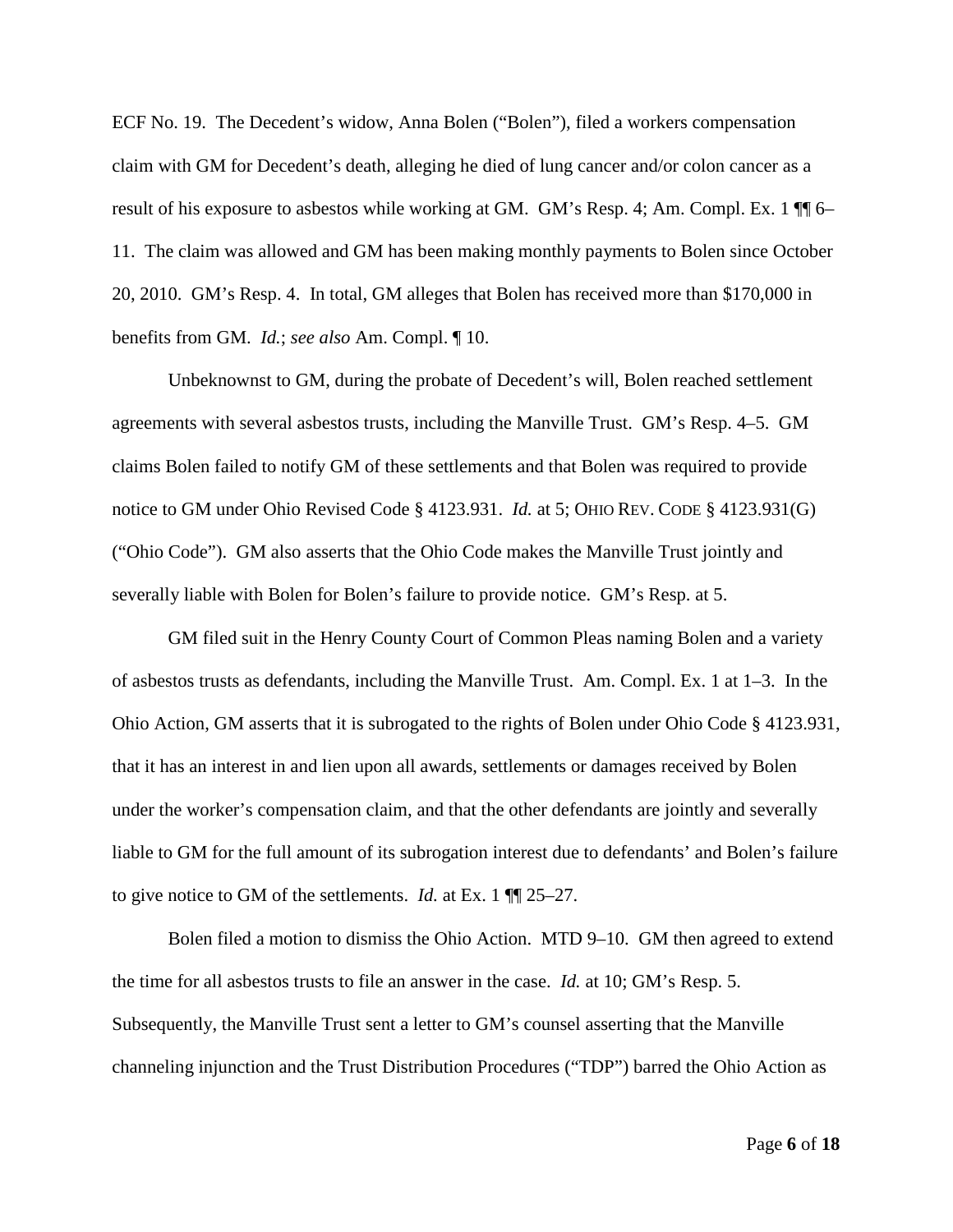to the Manville Trust. MTD 10; GM's Resp. 6. After receiving correspondence from counsel for the Manville Trust, GM agreed to stay the Ohio Action so that it could file suits for declaratory relief in the various bankruptcy courts overseeing the asbestos trusts, including this Court. GM's Resp. 6; Am. Compl. Ex. B. In addition to this adversary proceeding against the Manville Trust, GM filed four other adversary proceedings against the ACandS Settlement Trust, the Owens Corning/Fibreboard Asbestos Personal Injury Trust, the United States Gypsum Asbestos Personal Injury Trust, and H.K. Porter Company, Incorporated. GM's Resp. 6; *See* Decl. Jason C. Rubinstein Exs. G, H, I; *see also General Motors LLC v. ACandS Settlement Trust (In re ACandS, Inc.)*, Ch. 11 Case No. 02-12687, Adv. No. 17-50192 (Bankr. D. Del. filed June 5, 2017); *General Motors LLC v. Owens Corning/Fibreboard Asbestos Personal Injury Trust (In re Owens Corning)*, Ch. 11 Case No. 00-03837, Adv. No. 17-50193 (Bankr. D. Del. filed Mar. 6, 2017); *General Motors LLC v. United States Gypsum Asbestos Personal Injury Trust (In re USG Corp.)*, Ch. 11 Case No. 01-02094, Adv. No. 17-50194 (Bankr. D. Del. filed Mar. 6, 2017); *General Motors LLC v. H.K. Porter Company, Inc. (In re H.K. Porter Co.)*, Ch. 11 Case No. 91-20468, Adv. No. 17-2064 (Bankr. W.D. Pa. filed Apr. 26, 2017). On May 12, 2017, the Manville Trust filed a motion to dismiss the adversary proceeding now pending before this Court.

When the Manville Trust filed its motion to dismiss here, the Ohio court had not yet ruled on Bolen's motion to dismiss. *See* MTD 13; Decl. Jason C. Rubinstein Exs. C, D, ECF Nos. 14- 3, 14-4. By the time GM filed its response to the Manville Trust's motion to dismiss on June 23, 2017, Bolen's motion had been denied by the Ohio court. GM's Resp. 6; Decl. Gregory B. Denny Exs. 2, 3, ECF No. 20.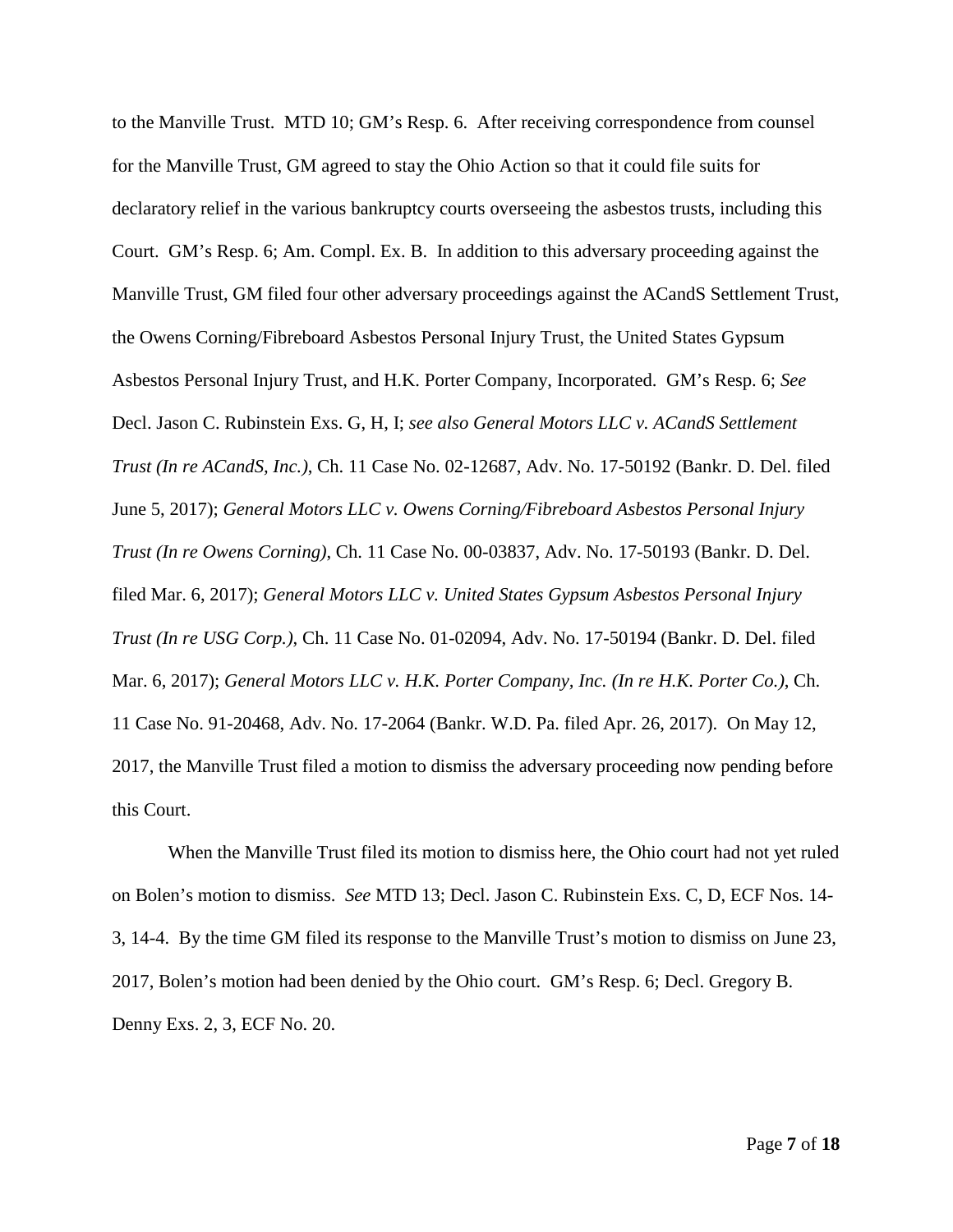The Manville Trust's motion to dismiss argues the controversy between the Manville Trust and GM is not ripe for this Court's adjudication and urges this Court to exercise its discretion not to issue a declaratory opinion for prudential reasons. MTD 13–15. The Manville Trust argues that "it is unclear that the Ohio Action is going to proceed against *any* of the defendants there, much less progress to a point at which the Manville Trust's involvement or lack thereof becomes a material consideration for GM." *Id.* at 13 (emphasis in original).

The Manville Trust claims a variety of circumstances may obviate the Manville Trust's need to be involved in the state court action. The strongest factor cited in support is Bolen's motion to dismiss the Ohio Action. *Id.* at 13, 14. The Manville Trust admits that it would be required to file an answer in the state court case within 45 days if the motion to dismiss were denied. *Id.* at 13. The Manville Trust next asserts a series of "legal, factual, and procedural hurdles" GM will need to clear "before the Manville Trust's involvement in the Ohio Action becomes a material issue." *Id.* The Manville Trust alleges two of the other defendant-asbestos trusts sued by GM will be challenging the constitutionality of the Ohio subrogation statute that GM's Ohio Action relies on in the respective bankruptcy court adversary proceedings GM commenced against them. *Id.* at 14; Decl. Jason C. Rubinstein Exs. H, I, ECF Nos. 14-8, 14-9. Additionally, the Manville Trust speculates that the penalty provision of the Ohio subrogation statute may not even apply, as Bolen has not received the settlement funds from the asbestos trusts yet. MTD 14; Decl. Jason C. Rubinstein Ex. D at 3, ECF No. 14-4.

The Manville Trust opines that the foregoing list is not exhaustive, and there are many other possible developments, including settlement, that "could result in the dismissal or resolution of GM's claims in the Ohio Action at a stage well before the Manville Trust's involvement in that action becomes an important consideration . . . ." MTD 14. The Manville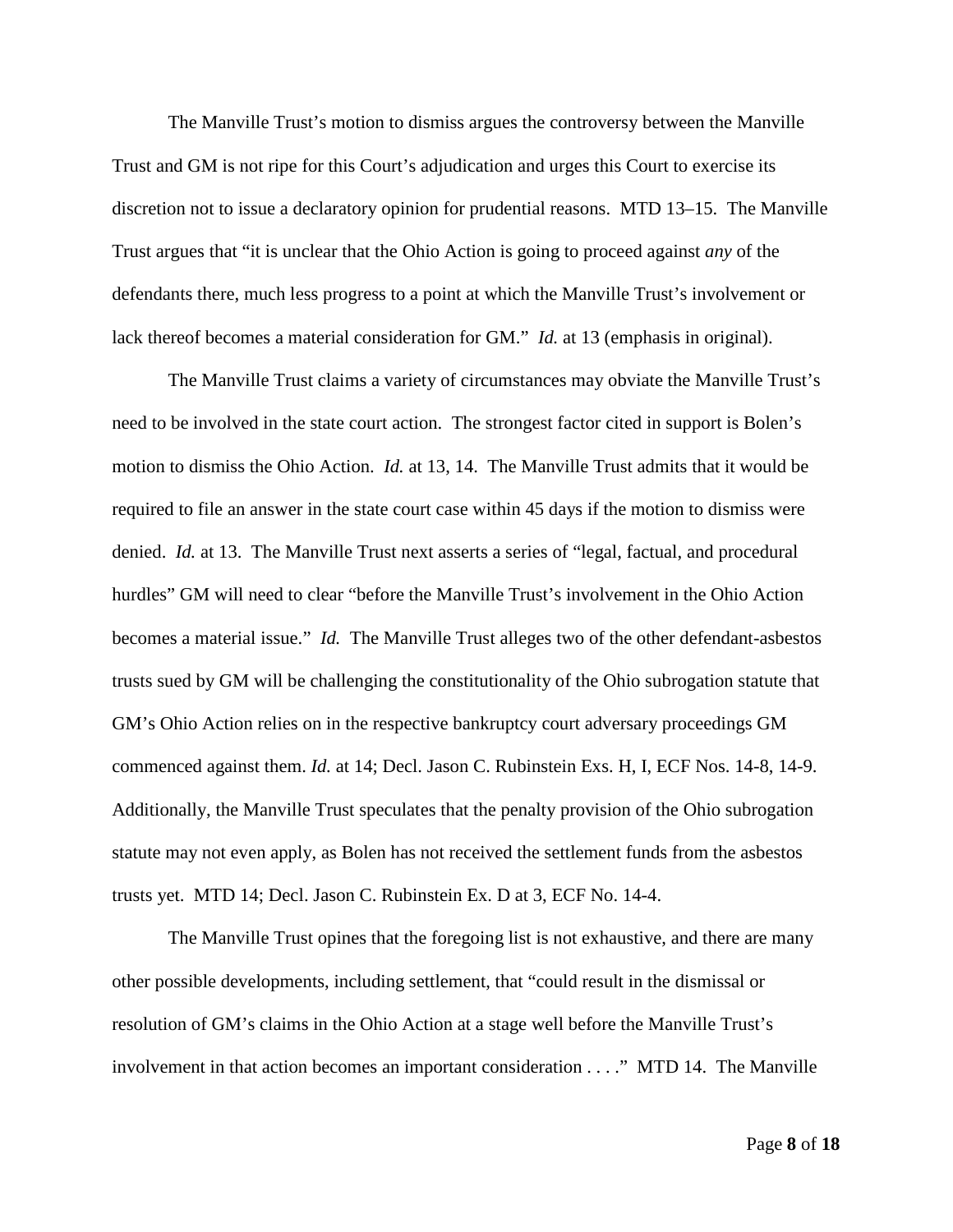Trust asserts that declaratory relief is not yet necessary to settle the legal relationship between the Manville Trust and GM. *Id.*

In the alternative, the Manville Trust argues that if the Court does proceed to the merits, GM has no legal entitlement to the relief sought here, as the channeling injunction and TDP as adopted in 1995 bar GM's pending state court suit against the Manville Trust. *Id.* at 15–21.

In response, GM argues this Court should exercise its jurisdiction and issue the declaratory relief requested. GM's Resp. 7–10. Bolen's motion to dismiss in the Ohio Action has been denied. *Id.* at 7; Decl. Gregory B. Denny Ex. 3. As for the constitutional challenges, GM argues the burden is on the Manville Trust to prove the statute's unconstitutionality and that this is not a reason for this Court to abstain. GM's Resp. 8. GM asserts that the early stage of the Ohio Action and the lack of a determination on whether GM had notice does not make the Manville Trust unnecessary to the proceedings. *Id.* at 9. The Ohio Action is currently stayed as to the asbestos trusts pending decisions by the various bankruptcy courts. *Id.*; Decl. Gregory B. Denny Exs. 2, 4. It is proceeding against Bolen. GM's Resp. 9; Decl. Gregory B. Denny Ex. 4.

GM further states that this Court is in the best position to interpret the various orders and channeling injunction. GM's Resp. 10. GM argues the Ohio Action presents a justiciable issue and this Court should exercise its discretion to provide declaratory relief. *Id.*

In response to the Manville Trust's alternative argument that the channeling injunction and TDP bar GM's Ohio Action, GM asserts that liability under the Ohio Code does not arise from an act of the Manville Debtors, that it relates to an omission made by Bolen, and it arose pursuant to the Ohio Code section after the confirmation of the Manville Plan. *Id.* at 11–13. GM claims that the Ohio Code is "clear" that the alleged liability of the Manville Trust is not a subrogation interest. *Id.* at 11. GM attempts to distinguish this case from other Manville cases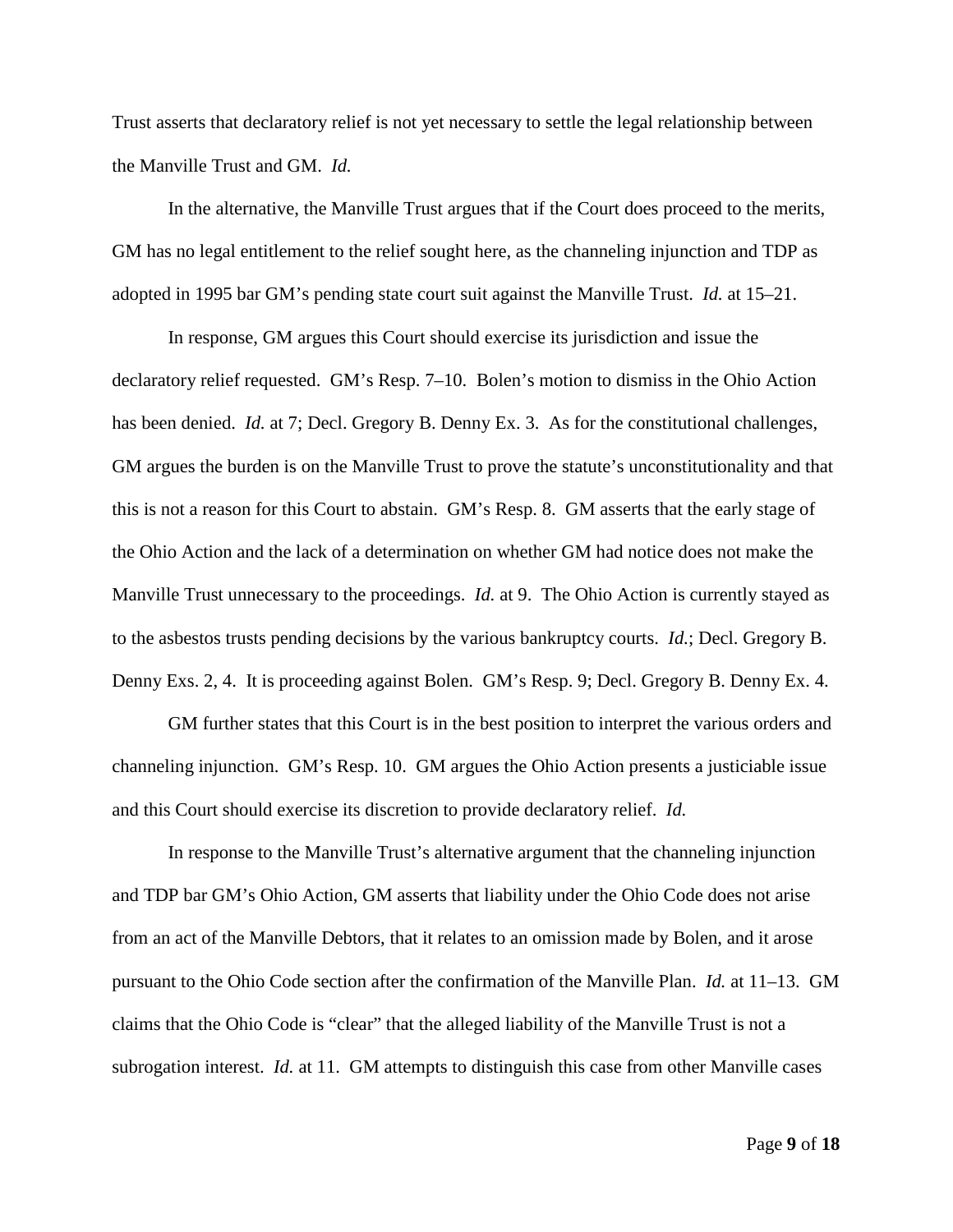where asbestos litigants who were enjoined sought damages "directly related to asbestos exposure." *Id.* at 12. GM claims that it is not barred by the channeling injunction. *Id.* at 13. GM does not directly address whether it is barred by the terms of the TDP.

The Manville Trust filed a reply on July 12, 2017 in further support of its motion to dismiss. Reply, ECF No. 25. The Manville Trust repeats its arguments that the channeling injunction and the 1995 adoption of the TDP prevent GM from suing the Manville Trust. *Id.* at 2–7. The Manville Trust also represents that this Court should abstain from issuing a declaratory ruling due to the fact the state court proceeding is in its infancy and has not progressed to a point where litigation by the Manville Trust would be necessary. *Id.* at 8–10.

#### **DISCUSSION**

#### **The Court Will Exercise its Discretion to Issue a Declaratory Judgment**

As a general matter, the Manville Confirmation Order specifically reserves jurisdiction for this Court to interpret any disputes arising under the Manville Plan, the Trust Agreements, the Settlement Agreements, and all the corresponding exhibits. *See* Confirmation Order ¶ 28(b). The Manville Confirmation Order explicitly reserves jurisdiction for this Court to "enforce all orders, judgments, injunctions and rulings entered in connection with the Cases . . . ." Confirmation Order ¶ 28(j). Indeed, this Court has upon multiple occasions issued declaratory relief interpreting the scope of the channeling injunction.

One of the cases the Manville Trust relies heavily on in its motion to dismiss is directly on point and actually supports the Court's issuance of a declaratory judgment here. In that case, decided by this Court just last year on June 30, 2016, a subsidiary of a Manville Debtor, Graphic Packaging International, Incorporated ("Graphic"), was sued in state court by an asbestos tort plaintiff. Graphic filed for declaratory relief here, seeking a determination that the state court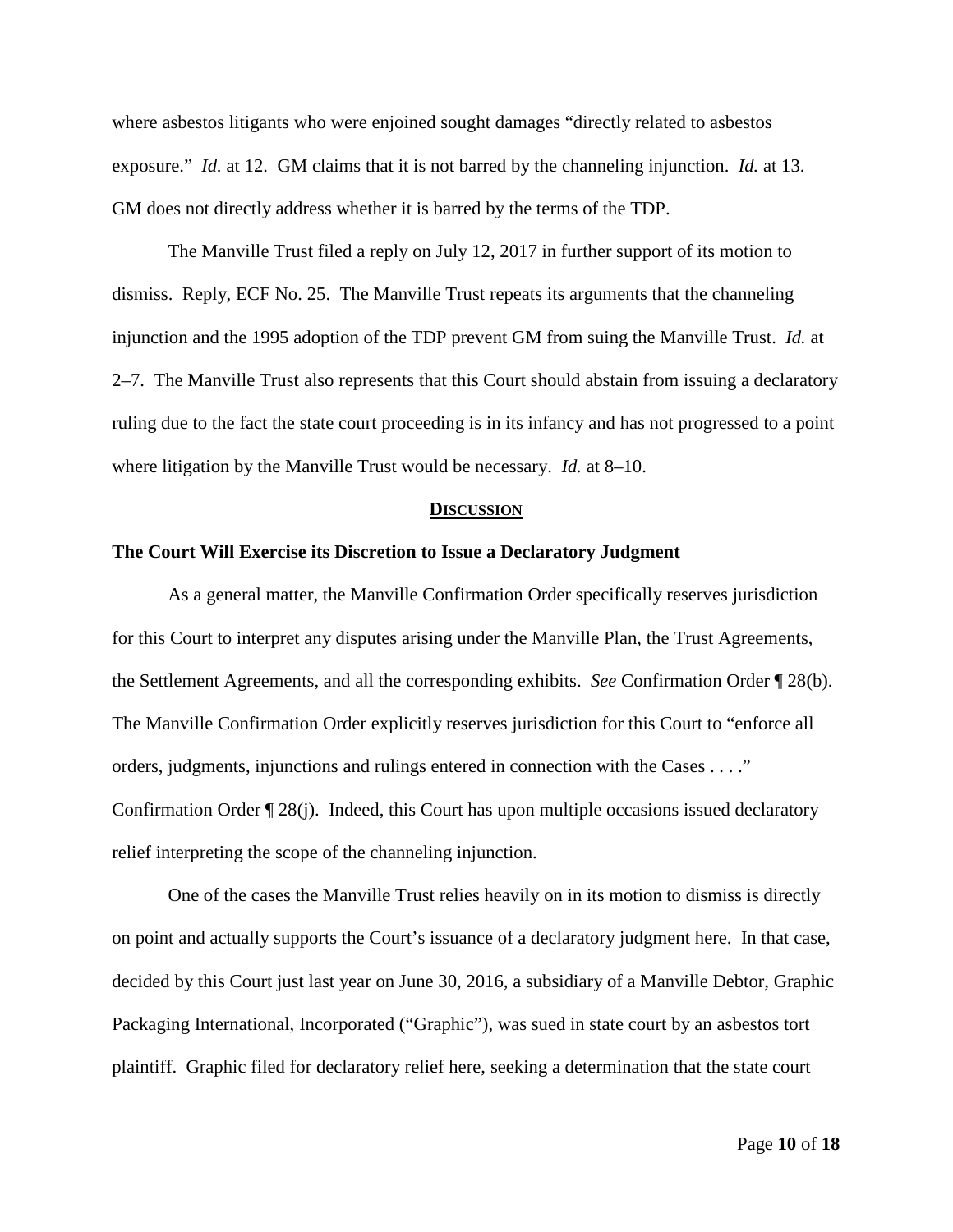suit was barred by the channeling injunction contained in the Manville Plan and Confirmation Order. *See In re Johns-Manville Corp.*, 552 B.R. 221 (Bankr. S.D.N.Y. 2016).

This GM case is no different than Graphic's case. It makes no difference that GM, the state court plaintiff, filed for declaratory relief at the Bankruptcy Court instead of the Manville entity. In fact, GM's decision to seek declaratory relief from this Court as soon as the Manville Trust raised the issue of the injunction was the correct course of action. Failure to first obtain a ruling from this Court that the injunction does not apply would result in a violation of the injunction, potentially subjecting the offending party to sanctions. *See, e.g.*, *In re Johns-Manville Corp.*, 97 B.R. 174, 181–82 (Bankr. S.D.N.Y. 1989). The Manville Trust's claim that there is no real case or controversy is completely off-base. GM has a right to this Court's determination that a pending lawsuit does or does not violate the terms of an existing injunction of this Court.

Even if this Court were to consider the Manville Trust's asserted procedural hurdles, one of the primary factors in support of abstention was Bolen's motion to dismiss in the state court. Bolen's motion to dismiss has since been denied. GM's Resp. 6; Decl. Gregory B. Denny Ex. 3. In the state court action, the Manville Trust requested an extension of time to file an answer to GM's complaint until after the adversary proceeding before this Bankruptcy Court is resolved. GM's Resp. 6; Decl. Gregory B. Denny Ex. 2. "Absent this agreed extension, the Manville Trust would be required to file a responsive pleading in the Henry County Action." GM's Resp. 6. If this Court were to refrain from interpreting the application of the injunction, the Manville Trust would be required to litigate the state court case. In other words, the Defendants' assertion that there is no immediate case or controversy in the state court action has been rendered inapplicable.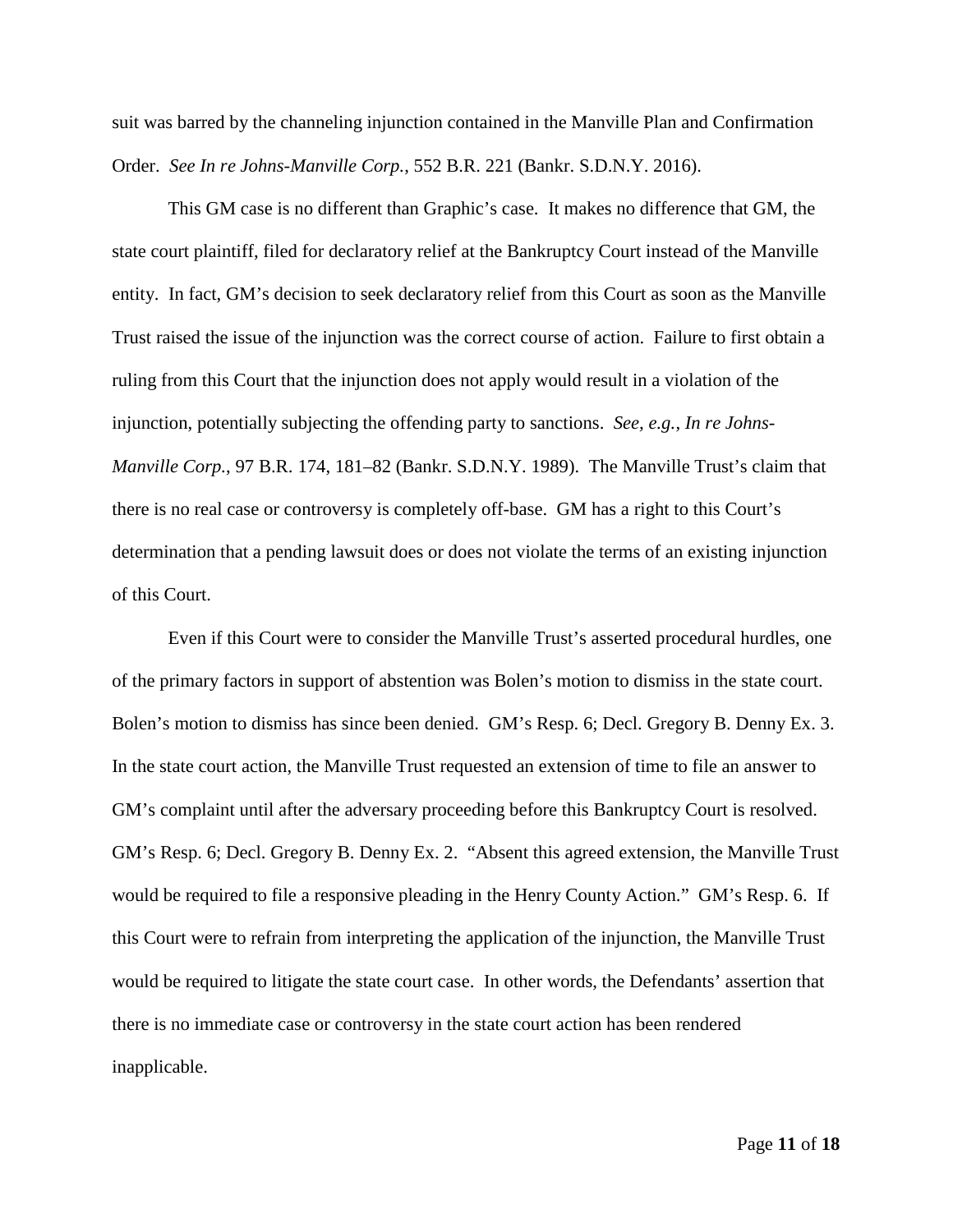## **GM's Ohio Action is Barred**

GM asserts that it derives a cause of action from the penalty provision of the Ohio Code § 4123.931. The part of the statute dealing with notice requires a claimant, here Bolen, to "notify a statutory subrogee and the attorney general of the identity of all third parties against whom the claimant has or may have a right of recovery . . . ." Ohio Code § 4123.931(G). The onus is on Bolen to notify GM and the attorney general. The statute goes on to provide that "[n]o settlement, compromise, judgment, award, or other recovery in any action or claim by a claimant shall be final unless the claimant provides the statutory subrogee and, when required, the attorney general, with prior notice and a reasonable opportunity to assert its subrogation rights." *Id.* In subsection (G), the Ohio Code goes on to state that "[i]f a statutory subrogee ... [is] not given that notice, or if a settlement or compromise excludes any amount paid by the statutory subrogee, the third party and the claimant shall be jointly and severally liable to pay the statutory subrogee the full amount of the subrogation interest." *Id.*

The terms of the Ohio Code trigger the provisions of the Manville channeling injunction pursuant to the Confirmation Order and Plan. The channeling injunction provided for in the Manville Confirmation Order prevents all "Persons" from

[c]ommencing, conducting, or continuing in manner, directly or indirectly, any suit, action or other proceeding . . . against or affecting the Debtors, any of the Debtors' Subsidiaries, the Canadian Companies or any of the Settling Insurance Companies or any property of any of the foregoing or any direct or indirect transferee of any property of, or direct or indirect successor in interest to, any of the foregoing, or any property of any such transferee or successor . . . .

Confirmation Order ¶ 29(a). This definition also enjoins suits against the Manville Trust and PD Trust, which, per Article IV of the Manville Plan, are direct transferees of property from the Manville Debtors. *See* Manville Plan Art. IV. As such, any suit that would have named a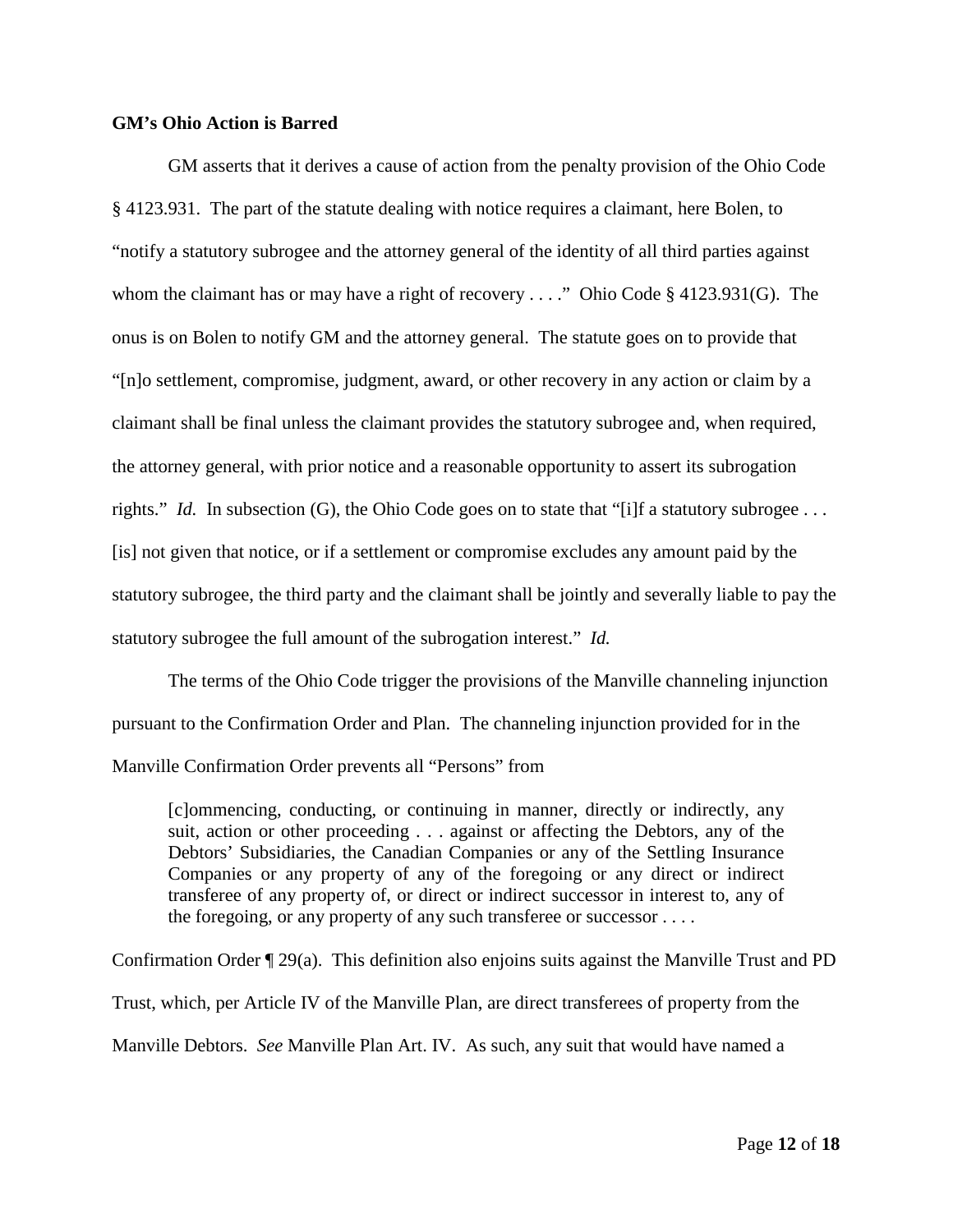Manville Debtor for liability on an asbestos claim is channeled to the Manville Trust, as is any proceeding against the Manville Trust.

 The Confirmation Order enjoins all Persons from "[p]roceeding in any manner and any place with regard to any matter that is subject to resolution pursuant to the [Manville Trust] Claims Resolution Facility, except in conformity and compliance therewith," and provides substantially the same with regard to the PD Trust. Confirmation Order ¶ (e). In other words, any proceeding against the Manville Trust is governed by the Trust's applicable procedures for asserting a claim. *In re Joint E. & S. Districts Asbestos Litig. (Findley v. Falise)*, 878 F. Supp. 473, 486 (S.D.N.Y. and E.D.N.Y. 1995), *aff'd in part and vacated in part*, 78 F.3d 764, 774 (2d Cir. 1996).

GM is enjoined from suing the Manville Trust in the Ohio Action according to the terms of Manville's Confirmation Order and Plan either as a subrogee of Bolen's rights or in its own right as a claim for contribution. The Confirmation Order prevents all Persons from suing the Manville Trust or PD Trust "for the purpose of, directly or indirectly, collecting, recovering or receiving payment of, on or with respect to any Claim, Interest or Other Asbestos Obligation . . . ." Confirmation Order ¶ 29. The definition of "Other Asbestos Obligation," in the Manville Plan "is meant to capture all future asbestos claimants." *In re Johns-Manville Corp.*, 552 B.R. 221, 250 (Bankr. S.D.N.Y. 2016). An "Other Asbestos Obligation," is defined as

(a) all debts, obligations or liabilities (under any theory of law, equity or admiralty), other than AH Claims, for death, personal injuries or personal damages (whether physical, emotional or otherwise) to the extent caused or allegedly caused, directly or indirectly, by exposure to asbestos (alone or as contained in asbestos-containing products) and arising or allegedly arising, directly or indirectly, from acts or omissions prior to the Confirmation Date of one or more of the Debtors including, without limitation, all obligations or liabilities for compensatory damages (such as loss of consortium, wrongful death,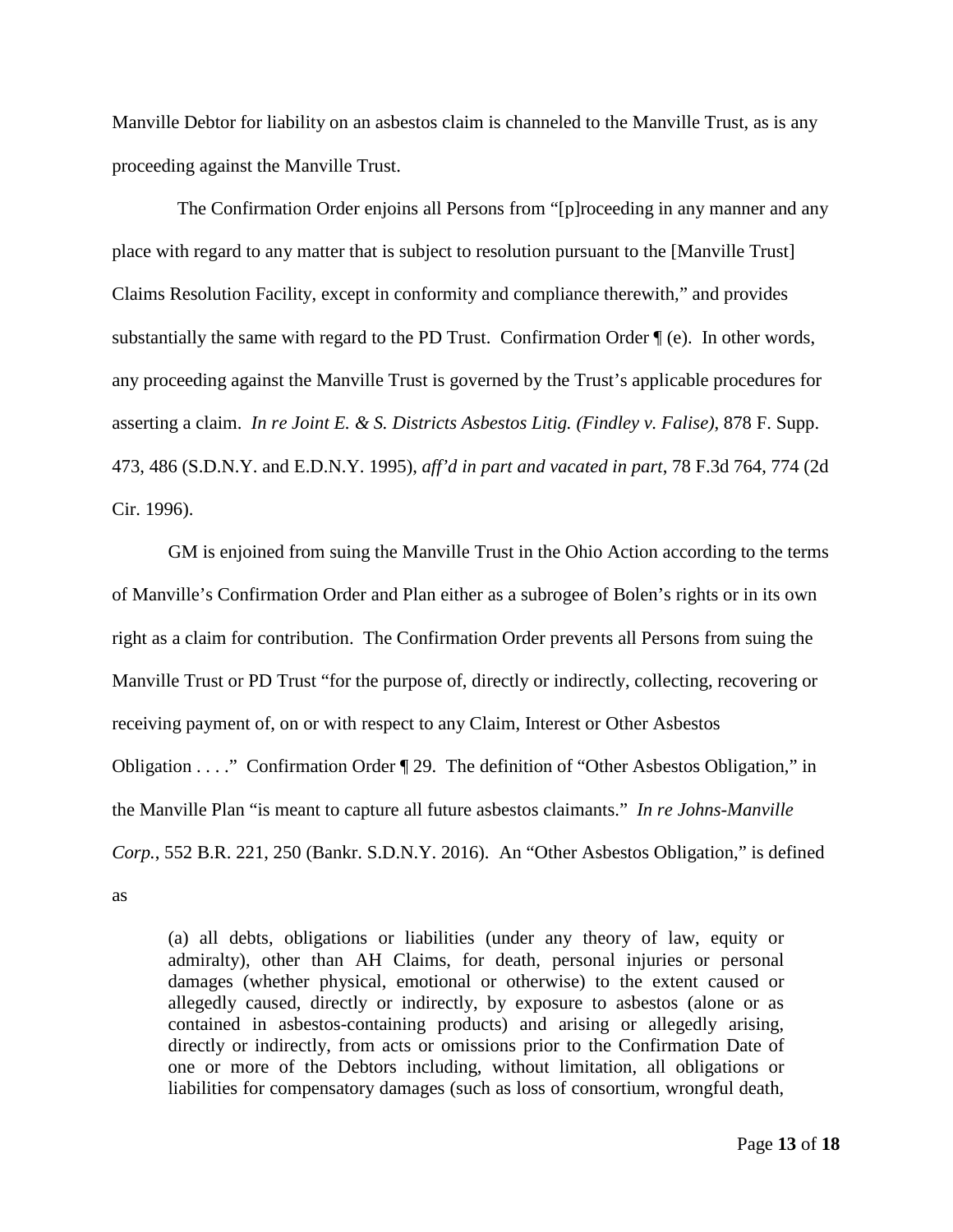survivorship, proximate, consequential, general and special damages) and punitive damages and (b) all warranty, guarantee, indemnification or contribution liabilities or obligations, if any, of any of the Debtors to any other Person to the extent that such warranties, guarantees, indemnifications or contribution responsibilities cover claims against such other Person that would, if such claims had been made directly against any of the Debtors, constitute Other Asbestos Obligations under Clause (a) above.

Manville Plan Ex. A at 10.

Bolen would have had an "Other Asbestos Obligation" as defined by the Confirmation Order and Plan. The cause of action Bolen may have asserted in regards to Manville would have been a claim for wrongful death resulting from her husband's alleged exposure to asbestos. Bolen was attempting to recover on a debt that would have been owed by one of the Manville Debtors, for the death of Bolen's husband, caused directly or indirectly by exposure to asbestos and which arose directly or indirectly from acts of one of the Manville Debtors, prior to the confirmation date. This reading is reinforced by the fact the Manville Trust agreed to compensate Bolen under the terms of the Manville Trust. As such, if GM were asserting a subrogation claim, GM would be stepping into the shoes of Bolen to assert Bolen's rights against the Manville Trust. GM's subrogation action would be an attempt to hold the Manville Trust liable for an "Other Asbestos Obligation."

GM's subrogation claim, if any, would be barred as against the Manville Trust in state court. In a subrogation suit, GM would be stepping into the shoes of Bolen to assert her claims against the alleged wrongdoer, here, one of the original Manville Debtors. GM's so-called subrogation suit against the Manville Trust would arise directly or indirectly from the acts of one or more of the Manville Debtors prior to confirmation of the Manville Plan. This is an Other Asbestos Obligation under subparagraph (b) that is subject to the channeling injunction. Manville Plan Ex. A. at 10.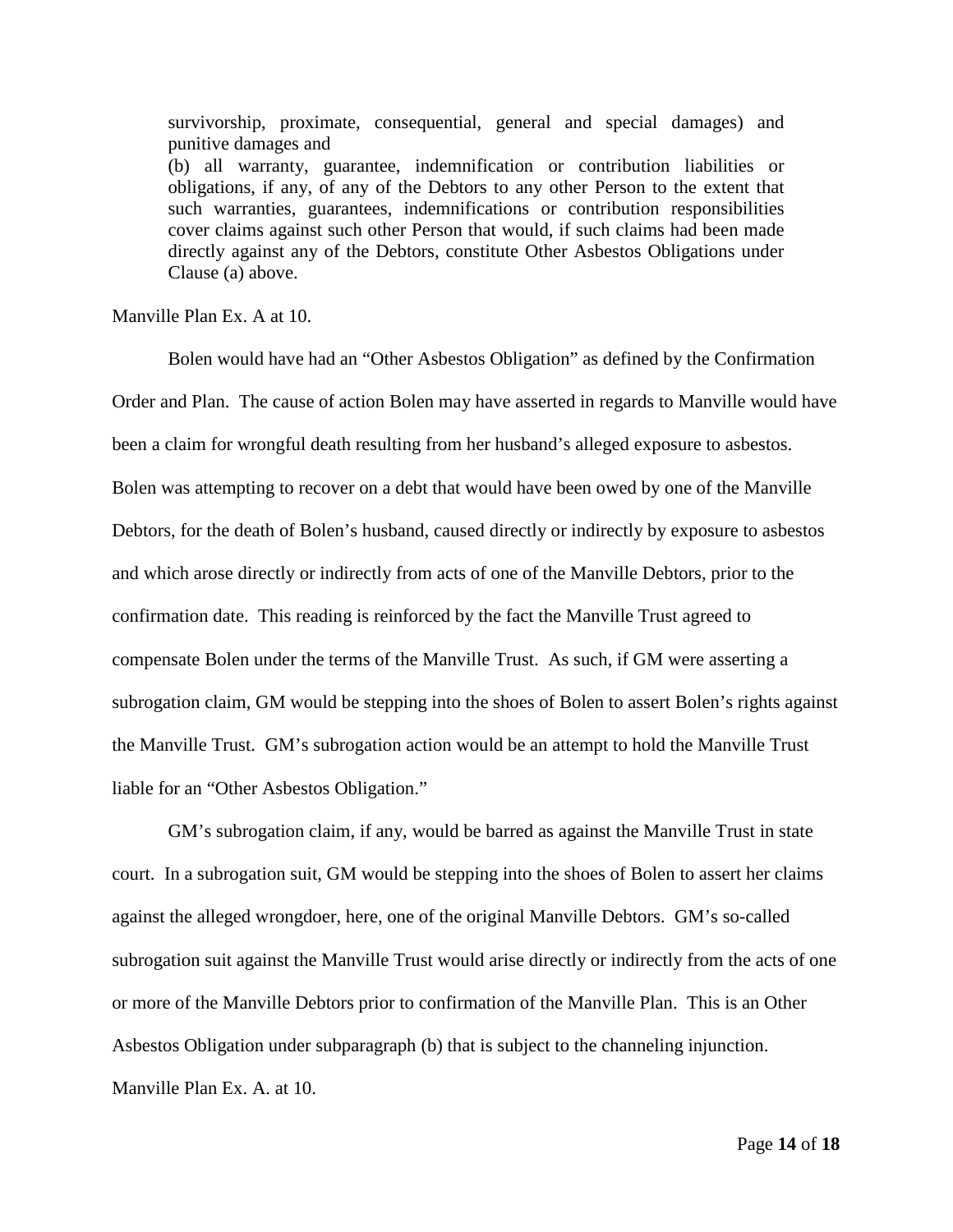Per the Ohio Code and the Manville Confirmation Order and Plan, GM does not have any subrogation rights to assert against the Manville Trust. GM's reliance on the Ohio Code § 4123.931(G) presumes that GM has subrogation rights against the Manville Trust. *See Galouzis v. Americoat Painting Co.*, 2009 Ohio App. LEXIS 179, at \*8 (Ohio Ct. App. Jan. 14, 2009). While the Ohio Code proclaims that the "right of subrogation under this chapter is automatic, regardless of whether a statutory subrogee is joined as a party in an action by a claimant against a third party," Ohio Code § 4123.931(H), that does not mean the underlying subrogation rights are automatically created.

As stated by the Court of Appeals for the Seventh District of Ohio in *Galouzis*, the right of subrogation depends on a determination of all the rights and obligations of the parties in the underlying litigation. *Galouzis*, 2009 Ohio App. LEXIS 179, at \*8. There must be a finding of liability against the third-party. The Ohio Supreme Court has held that Ohio Code § 4123.931(A), "must be interpreted to provide that the right of the statutory subrogee to recover its subrogation interest is an independent right, but that the right is subrogated in the sense that the statutory subrogee can recover from the claimant and/or the third party only if the third party is liable to the claimant in tort." *Ohio Bureau of Workers' Comp. v. McKinley*, 956 N.E.2d 814, 820 (Ohio 2011).

Here, the channeling injunction exists to prohibit all litigation arising out of any alleged exposure to asbestos. There was no litigation between Bolen and the Manville Trust, and there is no finding as to liability or damages. The Manville Plan and Confirmation Order channel all asbestos claims to the Manville Trust. Were it not for the channeling injunction and the Manville Trust, there would be no liability to litigate—the future asbestos claims would have been discharged in the bankruptcy. Neither Bolen nor GM has the right to sue the Manville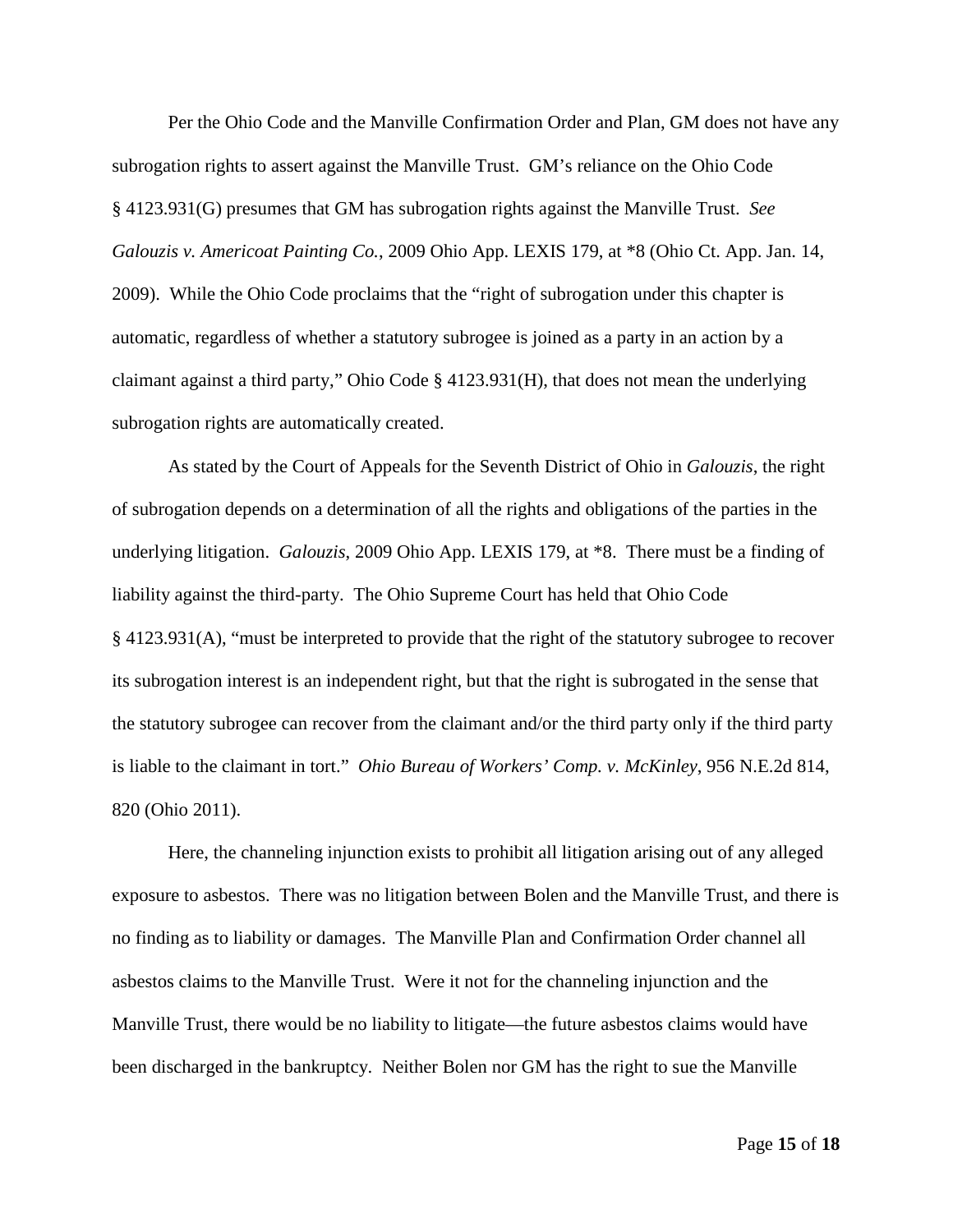Trust to determine the Manville Debtors' liability to Bolen in tort for her husband's alleged asbestos exposure. The channeling injunction prohibits Bolen from suing the Manville Trust to determine Manville's liability just as much as it does GM.

While the channeling injunction would bar any subrogation claim against the Manville Trust, in fact, the claim GM is asserting in the Ohio Action against the Manville Trust is a claim for contribution. GM is not standing in the shoes of Bolen to assert Bolen's rights against the Manville Trust. *See McKinley*, 956 N.E.2d at 819–20. GM is instead attempting to sue both Bolen and the Manville Trust for failure to notify GM that the Manville Trust also agreed to pay Bolen a settlement on her asbestos claim. GM, having paid out on Bolen's wrongful death claim, is now seeking to share the burden of Bolen's recovery with the Manville Trust.

Per the very language of the Ohio Code, if GM was "not given that notice, or if a settlement or compromise excludes any amount paid by the statutory subrogee, the third party and the claimant shall be jointly and severally liable to pay the statutory subrogee the full amount of the subrogation interest." Ohio Code § 4123.931(G). The Ohio Code dictates that a lack of notice to GM would result in joint and several liability for both the Manville Trust and Bolen. It is well established that a judgment of joint and several liability will lead to a claim for contribution. "Contribution is the proportionate sharing of liability among tortfeasors." *In re "Agent Orange" Prod. Liab. Litig.*, 818 F.2d 204, 207 (2d Cir. 1987) (citations omitted).

The Manville Plan makes a claim for contribution "caused or allegedly caused, directly or indirectly, by exposure to asbestos . . . and arising or allegedly arising, directly or indirectly, from acts or omissions prior to the Confirmation Date of one or more of the Debtors," an "Other Asbestos Obligation." Manville Plan Ex. A. at 10. The channeling injunction prohibits any suits to recover on an "Other Asbestos Obligation." Confirmation Order ¶ 29. The protection of the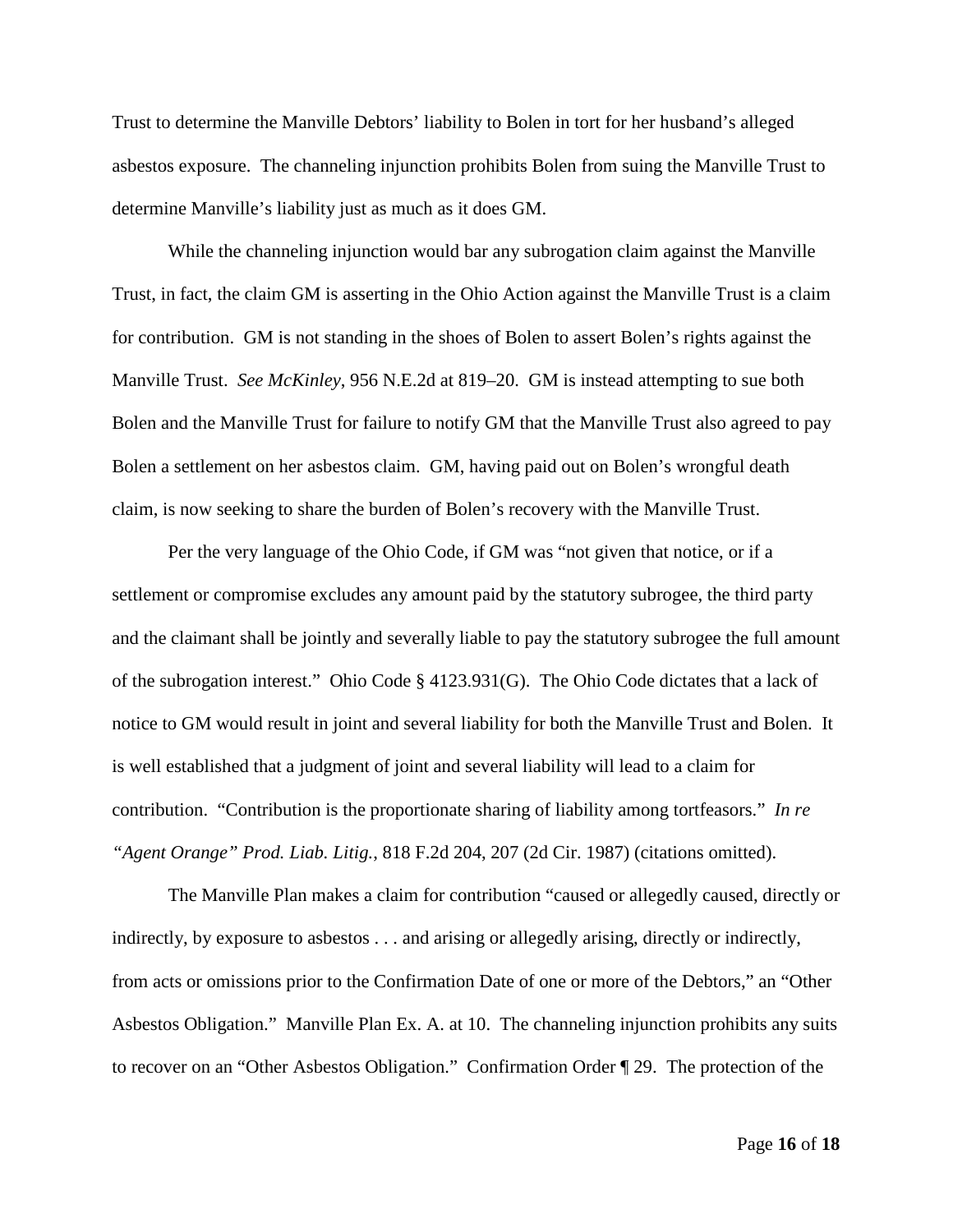channeling injunction extends to the Manville Trust, as a transferee of the Manville Debtors' property, and pursuant to the plain terms of the Confirmation Order, which prohibit any Person from suing the Manville Trust other than in accordance with the Trust's governing documents. Confirmation Order  $\P(e)$ . As such, a claim for contribution is explicitly covered by the channeling injunction in the Manville Plan as an Other Asbestos Obligation. Based on the language of the Ohio Code, GM's cause of action against the Manville Trust is a claim for contribution that is barred by the channeling injunction.

As this Court has repeatedly held, GM may only pursue the Manville Trust pursuant to the terms of the TDP. In 1989, this Court held that "all AH claims and Other Asbestos Obligations are channeled to the Manville Trust, and such claimants "may proceed only against the Trust to satisfy their claims." *In re Johns-Manville Corp.*, 97 B.R. 174, 177 (Bankr. S.D.N.Y. 1989). These claimants "may only commence an action against the Trust in accordance with the Claims Resolution Procedures." *Id.* The TDP's provisions prevent GM from suing the Manville Trust.

The TDP was adopted in 1995 in joint litigation before the Southern and Eastern Districts of New York, and substantially affirmed on appeal to the Second Circuit. *See In re Joint E. & S. Districts Asbestos Litig. v. Falise*, 878 F. Supp. 473, 486 (S.D.N.Y. and E.D.N.Y. 1995), *aff'd in part and vacated in part sub nom.*, *In re Joint E. & S. Districts Asbestos Litig.*, 78 F.3d 764, 774 (2d Cir. 1996) (finding "error only in the Trial Courts' refusal to decide which set-off rules are to be applied in Maryland cases."). The joint District Courts held that according to the TDP, "[n]o proceedings may be commenced or prosecuted against the Trust in any state or federal court arising from claimed exposure to asbestos, except as specifically set forth in the TDP." *In re Joint E. & S. Districts Asbestos Litig. v. Falise*, 878 F. Supp. at 573. In other words, the